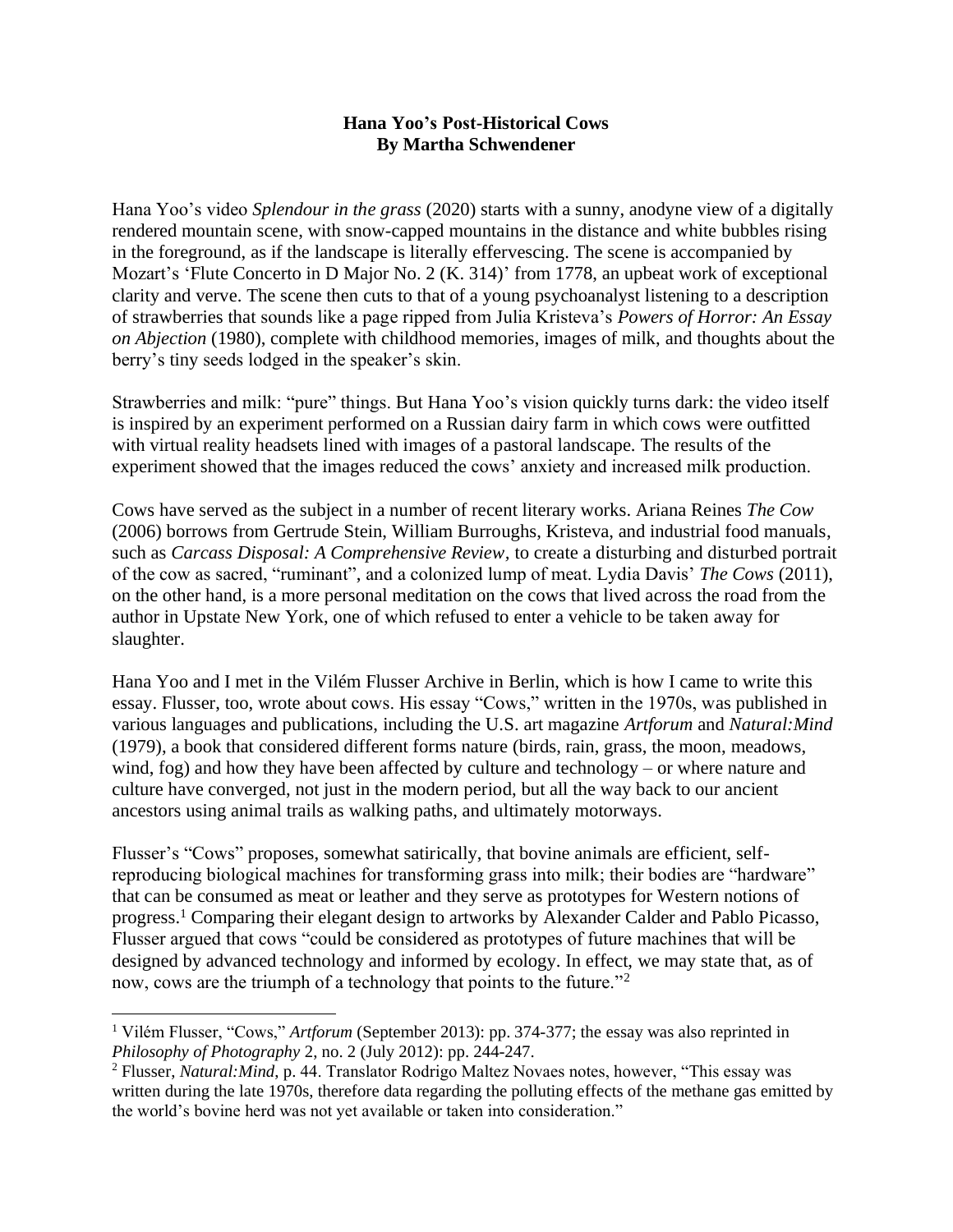For Hana Yoo, the cow is not a prototype, but an apparatus – a term that Flusser developed in his technical images in the 1980s. The cow is also *connected to* apparatuses, whether these are virtual reality headsets or the more common milking machines that appear in *Splendour in the grass*. The cow also becomes a stand-in, a fable for human life. "We are all programmed in some way," the young psychoanalyst says to her patient, who wears a cow mask: our thoughts, feelings, gestures.

Flusser identified how industrial processes have affected nature – but also different "natures": his book, written in the verdant foothills of the Tyrolean Alps, in Merano, Italy – a spa town where his literary ancestor Kafka once traveled, in vain, to cure his tuberculosis – was also a way of bridging different philosophical approaches to nature, from the idealist European one Flusser encountered as a teenager in Prague, to the repressive approaches to tropical vegetation he discovered as an adult émigré and refugee from the holocaust in Brazil. (Flusser jokingly described *Natural:Mind* as a "tourist guide" for Brazilians, "as long as 'tourism' is understood as an updated synonym of the term 'theory.")<sup>3</sup>

However, as Hana Yoo's video suggests, we are all increasingly subject to the same nature/culture systems, as climate change and food systems, pandemics, conflict, migration, and technology bolster our interconnectedness. We are like the anthropomorphic grass in Hana Yoo's video, a collective under siege from predators that range from natural (cows) to cultural (lawnmowers). Moreover, we may be coming from divergent traditions, but our future survival depends on post-historical thinking – for instance, developing a global theory of climate or technology, what Yuk Hui calls a *cosmotechnics* that goes beyond Western ideological imperialism or Cartesian thought.<sup>4</sup>

Flusser identified art as one of the places for imagining new futures. In *Splendour in the grass,*  Hana Yoo treats these problems both philosophically and playfully, using fables and children's stories as models. As in stories, there are subjects. And yet, as she points out, the subject-object relations between humans and cows – using technology as an interface or apparatus of control – is mirrored in the way other humans treat other humans. The images presented to Russian cows to assuage their anxiety and coax them to produce milk is analogous to Flusser's "universe of technical images" in which mass media turn consumers into laborers who produce increasingly more data.

"We are all programmed in some way," the young psychoanalyst says before the video ends with another rousing bit of Mozart flute. The poignancy of this is multiple: not only was Mozart one of Flusser's favorite composers, but Mozart himself was programmable. Mozart detested the flute. ("You know that I become quite powerless whenever I am obliged to write for an instrument which I cannot bear," he wrote to his father in an oft-quoted September 1778 letter). Mozart transposed his concerto, originally written for oboe, into a concerto for flute, for a commission he greatly needed to survive. Similarly, "I hate milk," the cow-masked character

<sup>3</sup> Flusser, *Natural:Mind,* p*.* 143.

<sup>4</sup> Yuk Hui, *The Question Concerning Technology in China: An Essay in Cosmotechnics* (Oxford: Urbanomic, 2018) and *Art and Cosmotechnics* (Minneapolis: University of Minnesota Press, e-flux, 2021).